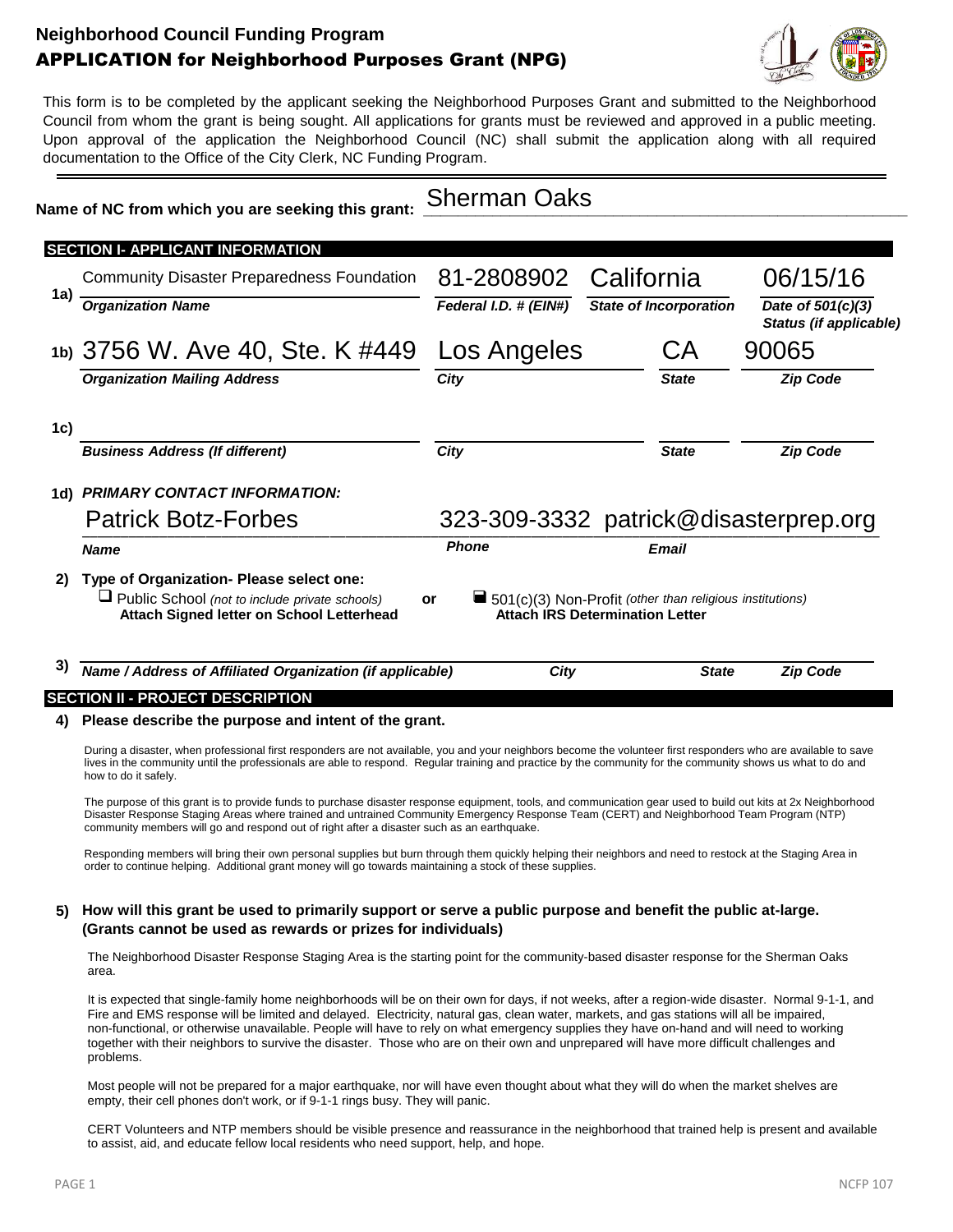#### **Personnel Related Expenses Requested of NC Total Projected Cost**  $\sim$  \$  $\sim$   $\sim$   $\sim$   $\sim$  $\sim$   $\sim$   $\sim$   $\sim$ **Non-Personnel Related Expenses <b>Requested of NC Requested of NC Requested Of NC Requested Cost**  $$3700$   $$3750$  $$1000$   $$1225$  $$300$   $$1000$ **SECTION III - PROJECT BUDGET OUTLINE You may also provide the Budget Outline on a separate sheet if necessary or requested. 6a) 6b)** Neighborhood Team Staging Area Equipment Two-Way Radio Communications Kit Medical Resupply Kit

**7) Have you (applicant) applied to any other Neighborhood Councils requesting funds for this project?** ■ **No** ■ Yes If Yes, please list names of NCs:

**8) Is the implementation of this specific program or purpose described in Question 4 contingent on any other factors or sources or funding? (Including NPG applications to other NCs) No Yes If Yes, please describe:**

| <b>Source of Funding</b> | <b>IAmount</b> | <b>Total Projected Cost</b> |
|--------------------------|----------------|-----------------------------|
|                          |                |                             |
|                          |                |                             |
|                          |                |                             |

**9)** What is the TOTAL amount of the grant funding requested with this application:  $$5000$ 

10a) Start date: <sup>4</sup> \_ /<sup>15</sup> \_/<sup>22</sup> \_ 10b) Date Funds Required: <sup>4</sup> \_ /<sup>15</sup> \_/<sup>22</sup> \_ 10c) Expected Completion Date: <u>6 \_ \_/30 \_/22</u> **(After completion of the project, the applicant should submit a Project Completion Report to the Neighborhood Council)**

## **SECTION IV - POTENTIAL CONFLICTS OF INTEREST**

**11a) Do you (applicant) have a current or former relationship with a Board Member of the NC?**

| $\overline{\mathsf{d}}$ No<br>⊿ Yes | If Yes, please describe below: |                                  |
|-------------------------------------|--------------------------------|----------------------------------|
| <b>Name of NC Board Member</b>      |                                | <b>Relationship to Applicant</b> |
|                                     |                                |                                  |
|                                     |                                |                                  |
|                                     |                                |                                  |

**11b) If yes, did you request that the board member consult the Office of the City Attorney before filing this application? Yes No \*(Please note that if a Board Member of the NC has a conflict of interest and completes this form, or participates in the discussion and voting of this NPG, the NC Funding Program will deny the payment of this grant in its entirety.)**

**SECTION V - DECLARATION AND SIGNATURE**

**I hereby affirm that, to the best of my knowledge, the information provided herein and communicated otherwise is truly and accurately stated. I further affirm that I have read the documents "What is a Public Benefit," and "Conflicts of Interest" of this application and affirm that the proposed project(s) and/or program(s) fall within the criteria of a public benefit project/program and that no conflict of interest exist that would prevent the awarding of the Neighborhood Purposes Grant. I affirm that I am not a current Board Member of the Neighborhood Council to whom I am submitting this application. I further affirm that if the grant received is not used in accordance with the terms of the application stated here, said funds shall be returned immediately to the Neighborhood Council.**

**12a) Executive Director of Non-Profit Corporation or School Principal - REQUIRED\***

| <b>Patrick Botz-Forbes</b>                                                         | <b>Executive Director</b> | Patrick Botz-Forbes Digitally signed by Patrick Botz-Forbes                           | 3/17/22     |  |
|------------------------------------------------------------------------------------|---------------------------|---------------------------------------------------------------------------------------|-------------|--|
| <b>PRINT Name</b>                                                                  | Title                     | <b>Signature</b>                                                                      | <b>Date</b> |  |
| 12b) Secretary of Non-profit Corporation or Assistant School Principal - REQUIRED* |                           |                                                                                       |             |  |
| Glenn Dollar                                                                       | Secretary                 | Digitally signed by Glenn Dollar<br>Glenn Dollar<br>Date: 2022.03.24 23:41:12 -07'00' | 2022-03-24  |  |
| <b>PRINT Name</b>                                                                  | Title                     | <b>Signature</b>                                                                      | <b>Date</b> |  |

**\* If a current Board Member holds the position of Executive Director or Secretary, please contact the NC Funding Program at (213) 978-1058 or clerk.ncfunding@lacity.org for instructions on completing this form**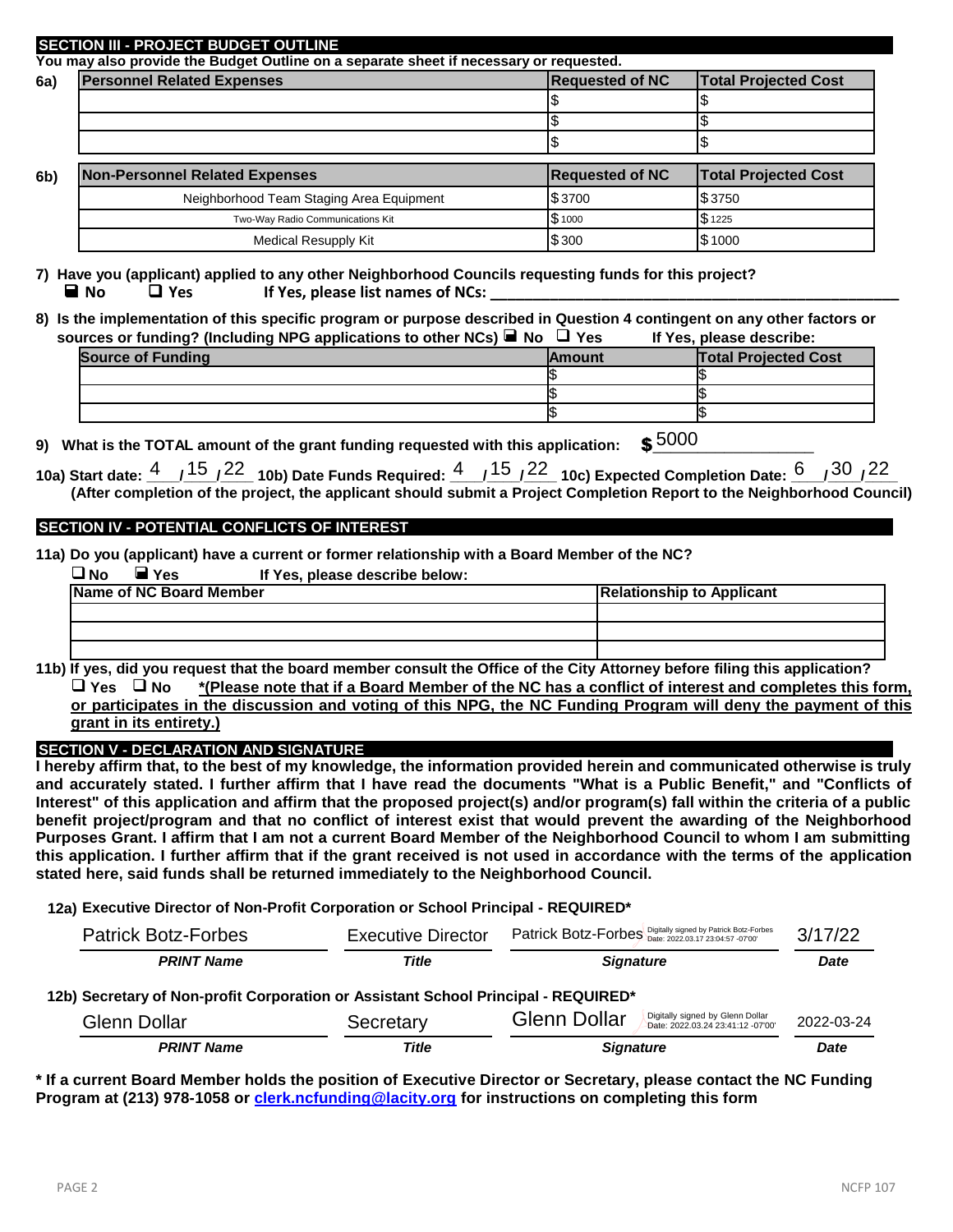DEPARTMENT OF THE TREASURY

INTERNAL REVENUE SERVICE P. O. BOX 2508 CINCINNATI, OH 45201

Date: JUN 15 2016

MONTEREY HILLS FOUNDATION PO BOX 32164 LOS ANGELES, CA 90032-0000

Employer Identification Number: 81-2808902 DLN: 26053560002746 Contact Person: ID# 31954 CUSTOMER SERVICE Contact Telephone Number:  $(877)$  829-5500 Accounting Period Ending: May 31 Public Charity Status:  $509(a)$  (2) Form 990/990-EZ/990-N Required: Yes Effective Date of Exemption: May 2, 2016 Contribution Deductibility: Yes Addendum Applies:  $N<sub>O</sub>$ 

Dear Applicant:

We're pleased to tell you we determined you're exempt from federal income tax under Internal Revenue Code (IRC) Section 501(c)(3). Donors can deduct contributions they make to you under IRC Section 170. You're also qualified to receive tax deductible bequests, devises, transfers or gifts under Section 2055, 2106, or 2522. This letter could help resolve questions on your exempt status. Please keep it for your records.

Organizations exempt under IRC Section 501(c) (3) are further classified as either public charities or private foundations. We determined you're a public charity under the IRC Section listed at the top of this letter.

If we indicated at the top of this letter that you're required to file Form 990/990-EZ/990-N, our records show you're required to file an annual information return (Form 990 or Form 990-EZ) or electronic notice (Form 990-N, the e-Postcard). If you don't file a required return or notice for three consecutive years, your exempt status will be automatically revoked.

If we indicated at the top of this letter that an addendum applies, the enclosed addendum is an integral part of this letter.

For important information about your responsibilities as a tax-exempt organization, go to www.irs.gov/charities. Enter "4221-PC" in the search bar to view Publication 4221-PC, Compliance Guide for 501(c)(3) Public Charities, which describes your recordkeeping, reporting, and disclosure requirements.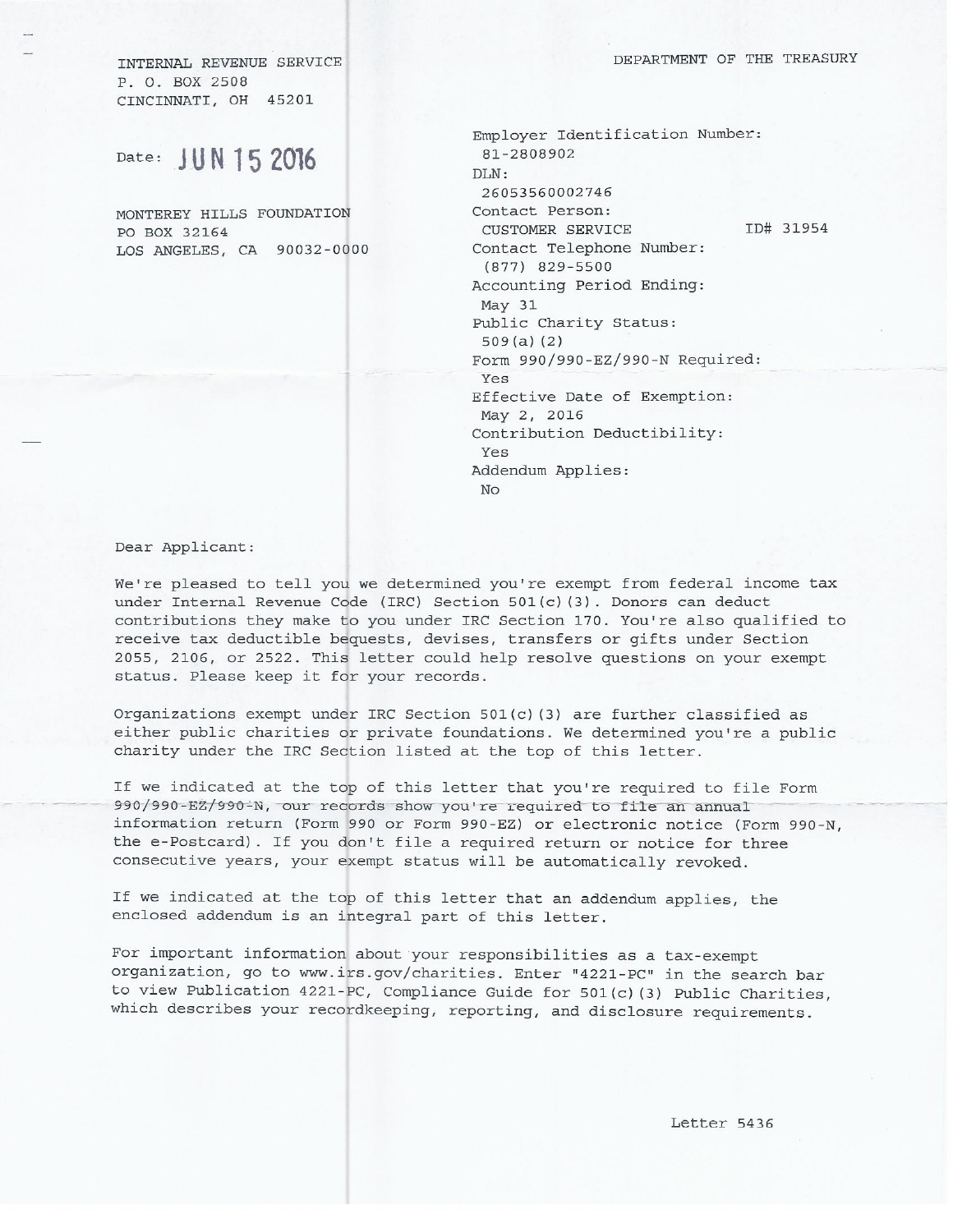MONTEREY HILLS FOUNDATION

Sincerely,

1446

Jeffrey I. Cooper Director, Exempt Organizations Rulings and Agreements

Letter 5436

 $-2-$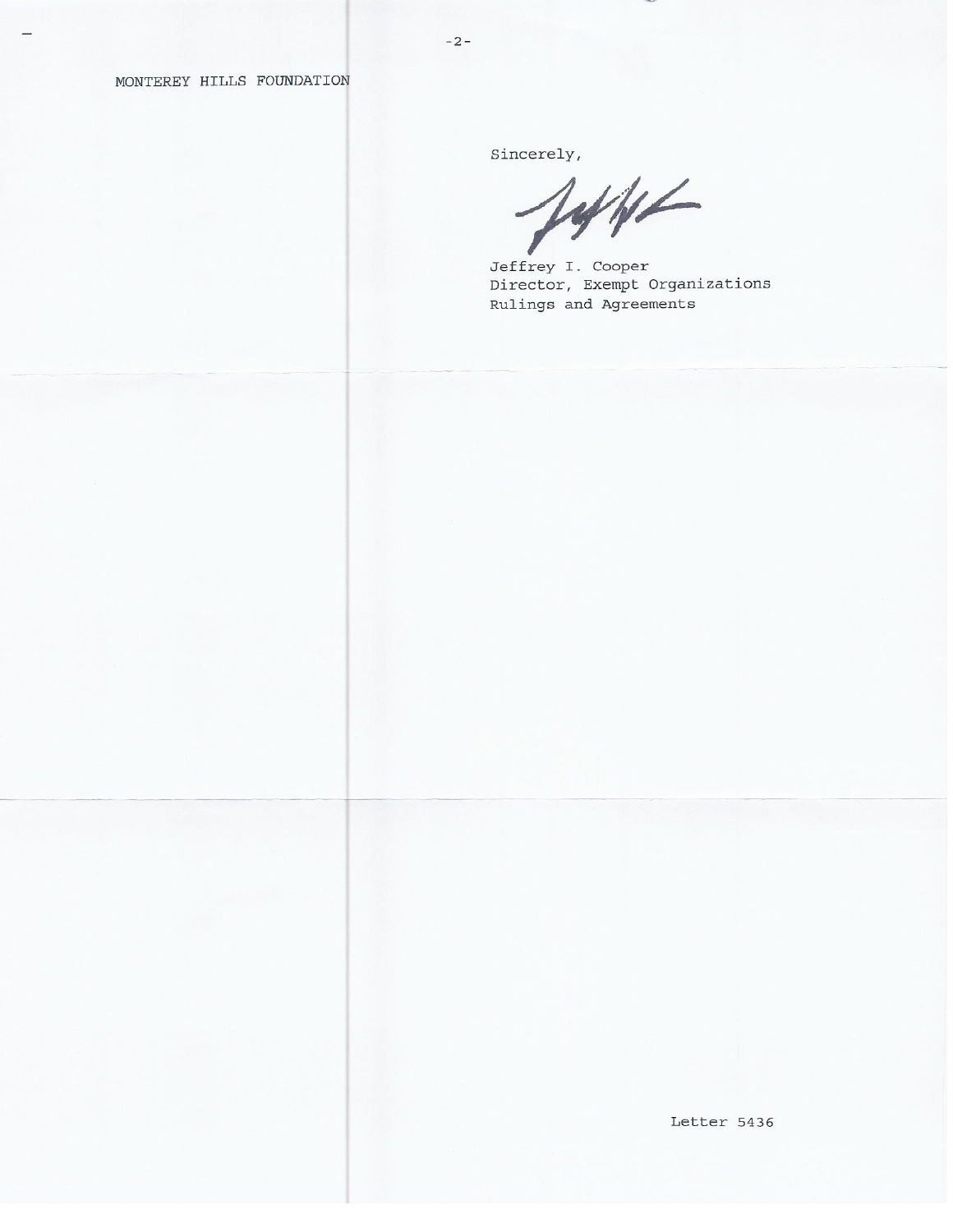|                                                                                                                                            |                                               |                              | A0822347                                                                                                                                                                                                                                                                                                                                               |
|--------------------------------------------------------------------------------------------------------------------------------------------|-----------------------------------------------|------------------------------|--------------------------------------------------------------------------------------------------------------------------------------------------------------------------------------------------------------------------------------------------------------------------------------------------------------------------------------------------------|
| <b>Secretary of State</b><br><b>Certificate of Amendment of</b><br><b>Articles of Incorporation</b><br><b>Name Change Only - Nonprofit</b> |                                               | <b>AMDT-</b><br><b>NP-NA</b> | FILED VAN                                                                                                                                                                                                                                                                                                                                              |
| <b>IMPORTANT</b> - Read Instructions before completing this form.<br><b>Filing Fee - \$30.00</b>                                           |                                               |                              | State of California<br>DEC 17 2018                                                                                                                                                                                                                                                                                                                     |
| Copy Fees - First Page \$1.00 & .50 for each attachment page;<br>Certification Fee - \$5.00                                                |                                               |                              | 1 PC<br>This Space For Office Use Only                                                                                                                                                                                                                                                                                                                 |
| 1. Corporation Name (Enter the exact name of the corporation as it is currently<br>recorded with the California Secretary of State)        |                                               |                              | 2. 7-Digit Secretary of State File Number                                                                                                                                                                                                                                                                                                              |
| Monterey Hills Foundation                                                                                                                  |                                               |                              | C3903114                                                                                                                                                                                                                                                                                                                                               |
| ltem 3a:<br>3. New Corporation Name                                                                                                        |                                               |                              | Enter the number, letter, or other designation assigned to the provision in the Articles of<br>Incorporation being amended (e.g., "I," "First," or "A"). See Instructions if the provision in the<br>Articles of Incorporation being amended does not include a number, letter, or other<br>designation. Any attachment is made part of this document. |
|                                                                                                                                            | <b>Item 3b:</b> Enter the new corporate name. |                              |                                                                                                                                                                                                                                                                                                                                                        |
| 3a. Article $\frac{1}{\sqrt{1-\frac{1}{n}}}$ of the Articles of Incorporation is amended to read as shown in Item 3b below:                |                                               |                              |                                                                                                                                                                                                                                                                                                                                                        |
| 3b. The name of the corporation is Community Disaster Preparedness Foundation                                                              |                                               |                              |                                                                                                                                                                                                                                                                                                                                                        |
|                                                                                                                                            |                                               |                              |                                                                                                                                                                                                                                                                                                                                                        |
|                                                                                                                                            |                                               |                              |                                                                                                                                                                                                                                                                                                                                                        |
| 4. Approval Statements                                                                                                                     |                                               |                              |                                                                                                                                                                                                                                                                                                                                                        |

4a. The Board of Directors has approved the amendment of the Articles of Incorporation.

4b. Member approval was (check one):

By the required vote of the members in accordance with California Corporations Code section 5812, 7812, or 12502.

Not required because the corporation has no members.

## 5. Read, sign and date below (See instructions for signature requirements. Note: Both lines must be signed.)

We declare under penalty of perjury under the laws of the State of California that the matters set forth herein are true and correct of our own knowledge and we are authorized by California law to sign.

7/10/2018

Date

Signature

7/11/2018 Date

Signature

Patrick Botz-Forbes Type or Print Name of President

Glenn Dollar Type or Print Name of Secretary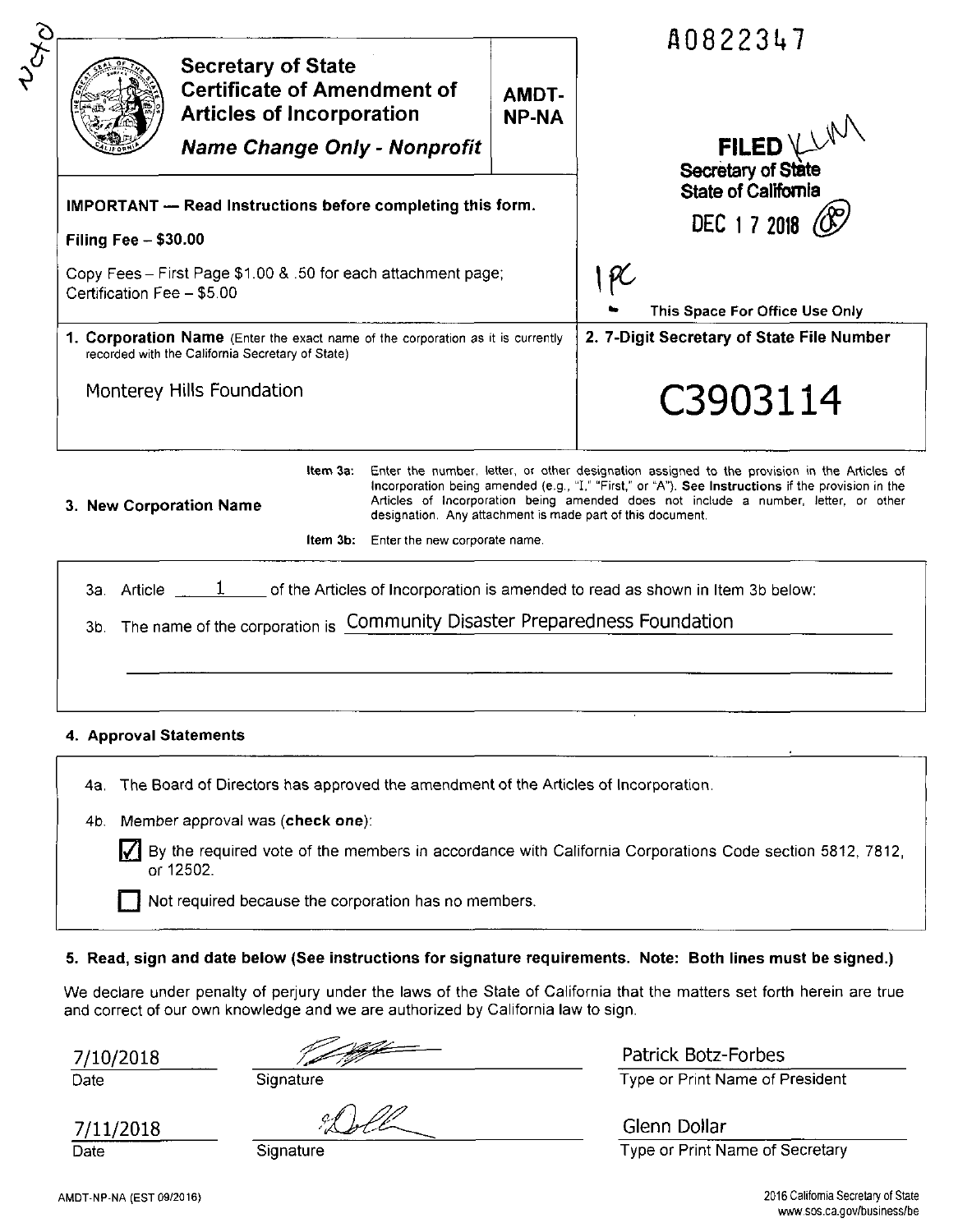|                                       | Neighborhood Staging Area Kit   Neighborhood Team Program - Los Angeles      | Last Updated: |                | 1/23/2022          |                       | SubTotal 9.5% Tax Total |         |                     | \$5,910.69                                                     |  |
|---------------------------------------|------------------------------------------------------------------------------|---------------|----------------|--------------------|-----------------------|-------------------------|---------|---------------------|----------------------------------------------------------------|--|
|                                       |                                                                              |               |                |                    |                       |                         |         |                     |                                                                |  |
|                                       | <b>Staging Area Equipment:</b>                                               |               |                |                    |                       |                         |         |                     |                                                                |  |
|                                       |                                                                              |               |                |                    |                       |                         |         |                     |                                                                |  |
| Staging Area Secure Storage           | KNAACK Jobsite Chest w/ Drawer - 4' W x 2.5' D x 2.5' H \$1,500.00           |               | 2              | \$3,000.00 Amazon  |                       |                         |         |                     |                                                                |  |
| Staging Area Storage Lock             | Good Combmination Lock for Jobsite Box                                       | \$17.00       | $\overline{4}$ |                    | \$68.00 Amazon        |                         |         |                     |                                                                |  |
| <b>Staging Area Map Stand</b>         | 70" Aluminum Telescoping Display Easel                                       | \$40.00       | $\mathbf 2$    |                    | \$80.00 Amazon        |                         |         |                     |                                                                |  |
| Staging Area Dry Erase Board          | Magnetic Dry Erase Board 24"x36"                                             | \$35.00       | $\mathbf 2$    |                    | \$70.00 Amazon        |                         |         |                     |                                                                |  |
| <b>Staging Area Dry Erase Markers</b> | Dry Erase Parkers - 6 pack and eraser                                        | \$8.00        | 2              |                    | \$16.00 Amazon        |                         |         |                     |                                                                |  |
| <b>Staging Area Maps</b>              | Plastic Panel 24"x36" for map                                                | \$40.00       | $\vert$ 2      |                    | \$80.00 Amazon        |                         |         |                     |                                                                |  |
| Staging Area Team Forms Kit           | Expanding File Folder - 13 Pocket                                            | \$8.00        | $\overline{2}$ |                    | \$16.00 Amazon        |                         |         |                     |                                                                |  |
| <b>Staging Area Team Clipboards</b>   | Legal Sized Clip Boards - 12 Pack                                            | \$29.00       | 2              |                    | \$58.00 Amazon        |                         |         |                     |                                                                |  |
| <b>Staging Area Team Pens</b>         | Pens - 18 Pack                                                               | \$7.00        | $\overline{2}$ |                    | \$14.00 Amazon        |                         |         |                     |                                                                |  |
|                                       |                                                                              |               |                |                    |                       | \$3,402.00              |         | \$323.19 \$3,725.19 |                                                                |  |
|                                       |                                                                              |               |                |                    |                       |                         |         |                     |                                                                |  |
|                                       | Radio Kit:                                                                   |               |                |                    |                       |                         |         |                     |                                                                |  |
|                                       |                                                                              |               |                |                    |                       |                         |         |                     |                                                                |  |
| <b>Staging Area Communications</b>    | 10x 20 channel, 2 watt, Part 90, CDPF license                                | \$60.00       |                | 20 \$1,200.00 CPDF |                       |                         |         |                     | Staging Area, DAT 1, 2, 3, 4, IRT 1, 2, Command Ch, Spare 1, 2 |  |
| <b>Staging Area Communications</b>    | Field Box for Radios                                                         | \$9.98        | $\overline{2}$ |                    | \$10.00 Amazon        |                         |         |                     |                                                                |  |
|                                       |                                                                              |               |                |                    |                       | \$1,210.00              |         | \$0.95 \$1,210.95   |                                                                |  |
|                                       |                                                                              |               |                |                    |                       |                         |         |                     | \$4,936.14                                                     |  |
|                                       | <b>Medical Resupply Kit:</b>                                                 |               |                |                    |                       |                         |         |                     |                                                                |  |
|                                       |                                                                              |               |                |                    |                       |                         |         |                     |                                                                |  |
| Medical Resupply - Bag                | Arsenal 5216 Responder Gear Bag                                              | \$140.00      | $\overline{2}$ |                    | \$280.00 SOS Products |                         |         |                     |                                                                |  |
| Medical Resupply - Dressing           | Gauze Pads Sterile - 4x4 - 100 Box                                           | \$9.00        | $\overline{4}$ |                    | \$36.00 SOS Products  |                         |         |                     |                                                                |  |
| Medical Resupply - Dressing           | Non-aderent Pads Sterile - 4x3 - 100 Box                                     | \$9.00        | $\overline{4}$ |                    | \$36.00 SOS Products  |                         |         |                     |                                                                |  |
| Medical Resupply - Dressing           | Krinkle Gauze Roll 4 1/2" Sterile - 100 Pack                                 | \$170.00      | $\mathbf{1}$   |                    | \$170.00 SOS Products |                         |         |                     |                                                                |  |
| Medical Resupply - Dressing           | Gauze Pads Non-Sterile - 4x4 - 200-Pack                                      | \$6.00        | $\overline{2}$ |                    | \$12.00 SOS Products  |                         |         |                     |                                                                |  |
| Medical Resupply - Dressing           | Abdominal Pads Sterile - 5x9 - 20 Count                                      | \$0.40        | 40             |                    | \$16.00 SOS Products  |                         |         |                     |                                                                |  |
| Medical Resupply - Bandages           | Stretch Gauze Bandage Roll 2" - 12-Pack                                      | \$7.00        | $\overline{4}$ |                    | \$28.00 SOS Products  |                         |         |                     |                                                                |  |
| Medical Resupply - Bandages           | Stretch Gauze Bandage Roll 3" - 12-Pack                                      | \$8.00        | 4 <sup>1</sup> |                    | \$32.00 SOS Products  |                         |         |                     |                                                                |  |
| Medical Resupply - Bandages           | Sensi-wrap self adherent bandage 2"x5yd - 36-pack                            | \$50.00       | 2 <sup>1</sup> |                    | \$100.00 SOS Products |                         |         |                     |                                                                |  |
| Medical Resupply - Bandages           | Triangular Bandage 40" - 12-pack                                             | \$10.00       | $6\vert$       |                    | \$60.00 SOS Products  |                         |         |                     |                                                                |  |
|                                       | Medical Resupply - Wound Clean BZK Antiseptic Towelettes - 1000 pack         | \$24.00       | $\mathbf 1$    |                    | \$24.00 SOS Products  |                         |         |                     |                                                                |  |
|                                       | Medical Resupply - Antiboitic Oir Triple Antibiotic Ointment .5gm - 144-Pack | \$14.00       | $\mathbf 2$    |                    | \$28.00 SOS Products  |                         |         |                     |                                                                |  |
|                                       | Medical Resupply - Hand Wipes   Wet Wipe Cleansing Towelettes - 1000 case    | \$22.00       | $\mathbf 1$    |                    | \$22.00 SOS Products  |                         |         |                     |                                                                |  |
| Medical Resupply - Gloves             | Nitrile Gloves Medium - 100 case                                             | \$23.00       | 2              |                    | \$46.00 SOS Products  |                         |         |                     |                                                                |  |
| Medical Resupply - Gloves             | Nitrile Gloves Large - 100 case                                              | \$23.00       | $\vert$ 2      |                    | \$46.00 SOS Products  |                         |         |                     |                                                                |  |
|                                       |                                                                              | \$23.00       | $\overline{2}$ |                    | \$46.00 SOS Products  |                         |         |                     |                                                                |  |
| Medical Resupply - Gloves             | Nitrile Gloves X-Large - 100 case                                            |               |                |                    |                       |                         |         |                     |                                                                |  |
| Medical Resupply - Blankets           | Mylar Blankets - 84"x52" indv sealed - 100 Count                             | \$50.00       | $1\vert$       |                    | \$50.00 Amazon        |                         |         |                     |                                                                |  |
|                                       |                                                                              |               |                |                    |                       | \$890.00                | \$84.55 | \$974.55            |                                                                |  |
|                                       |                                                                              |               |                |                    |                       |                         |         |                     |                                                                |  |
|                                       |                                                                              |               |                | \$5,644.00         |                       | \$5,502.00              |         |                     | \$5,910.69                                                     |  |
|                                       |                                                                              |               |                |                    |                       | Sub Total Sales Tax     |         |                     | Total w/Tax                                                    |  |
|                                       |                                                                              |               |                |                    |                       |                         |         |                     |                                                                |  |
|                                       | Nice n' Clean Anti-Bacterial Hand Wipes - 20x20 40ct                         | \$26.00       | $\overline{2}$ |                    | \$52.00 Amazon        |                         |         |                     |                                                                |  |